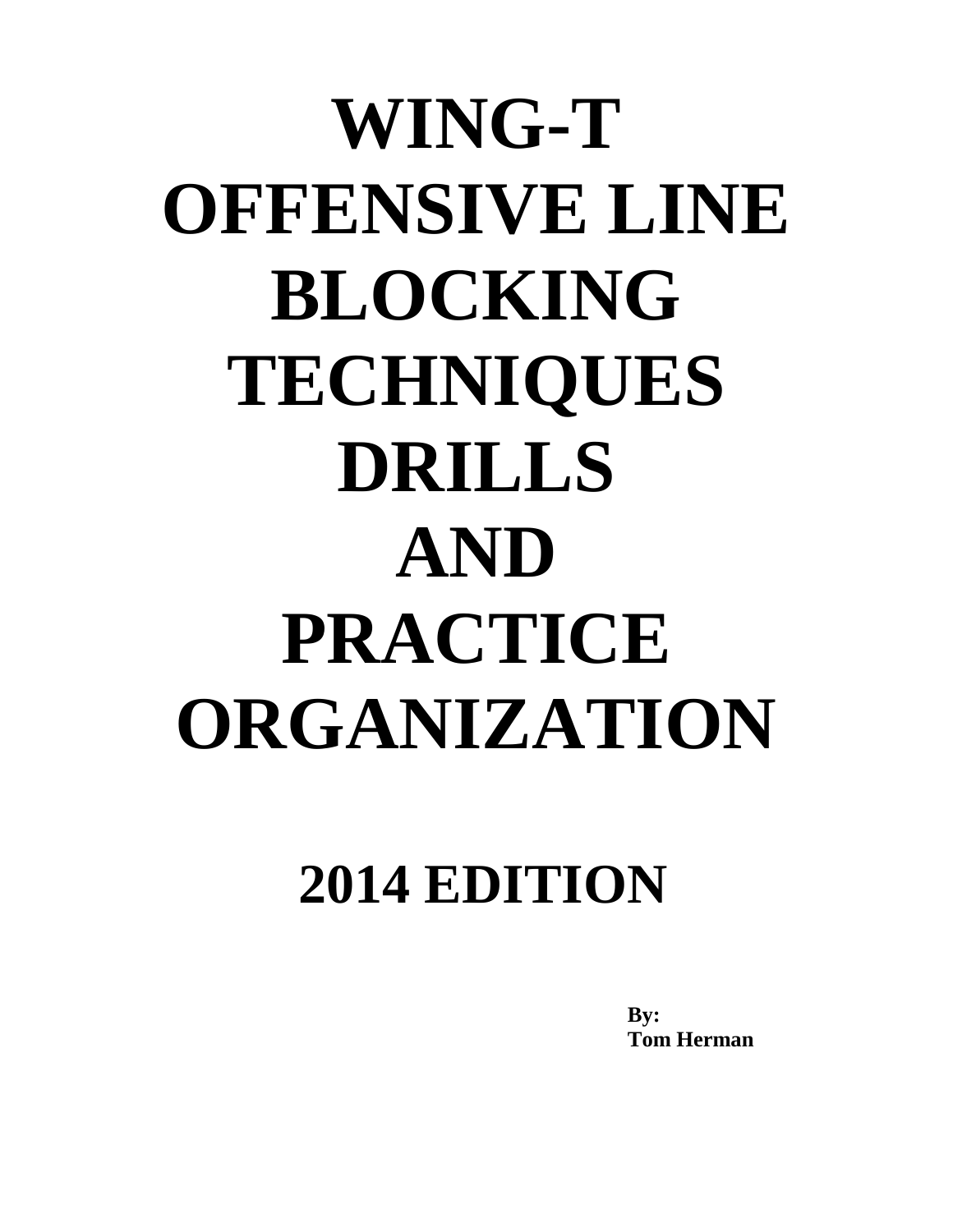### **TABLE OF CONTENTS**

| <b>INTRODUCTION</b>              |                                            |
|----------------------------------|--------------------------------------------|
|                                  | <b>CHAPTER ONE (PRACTICE ORGANIZATION)</b> |
| Practice Philosophy & Org.       |                                            |
| <b>Basic Practice Breakdown</b>  |                                            |
| My Drill Organization            |                                            |
| <b>Practice Plans</b>            |                                            |
| <b>CHAPTER TWO (ROUTINE)</b>     |                                            |
| Alignment                        |                                            |
| <b>Stance</b>                    | -----------------------------              |
| Bird Dogging our 4 first steps - |                                            |
| On Step                          |                                            |
| Fire Step                        |                                            |
| <b>Reach Step</b>                |                                            |
| Pull                             |                                            |
| Second Step Drill                |                                            |
| ON Step                          |                                            |
| Fire Step                        |                                            |
| <b>Reach Step</b>                |                                            |
| Pull                             |                                            |
|                                  | III. CHAPTER THREE (SHOULDER SKILLS)       |
| Surface                          |                                            |
| Strike-a-Blow                    |                                            |
| Step & Hit                       |                                            |
| <b>Importance of Eyes</b>        |                                            |
| Hip Roll                         |                                            |
| <b>Same Foot Same Shoulder</b>   |                                            |
| Run & Hit                        |                                            |
|                                  |                                            |

| <b>CHAPTER FOUR (GROUP WORK SPECIFICS)</b> |                      |  |    |
|--------------------------------------------|----------------------|--|----|
|                                            | <b>SINGLE BLOCKS</b> |  |    |
|                                            | <b>Block</b>         |  | 85 |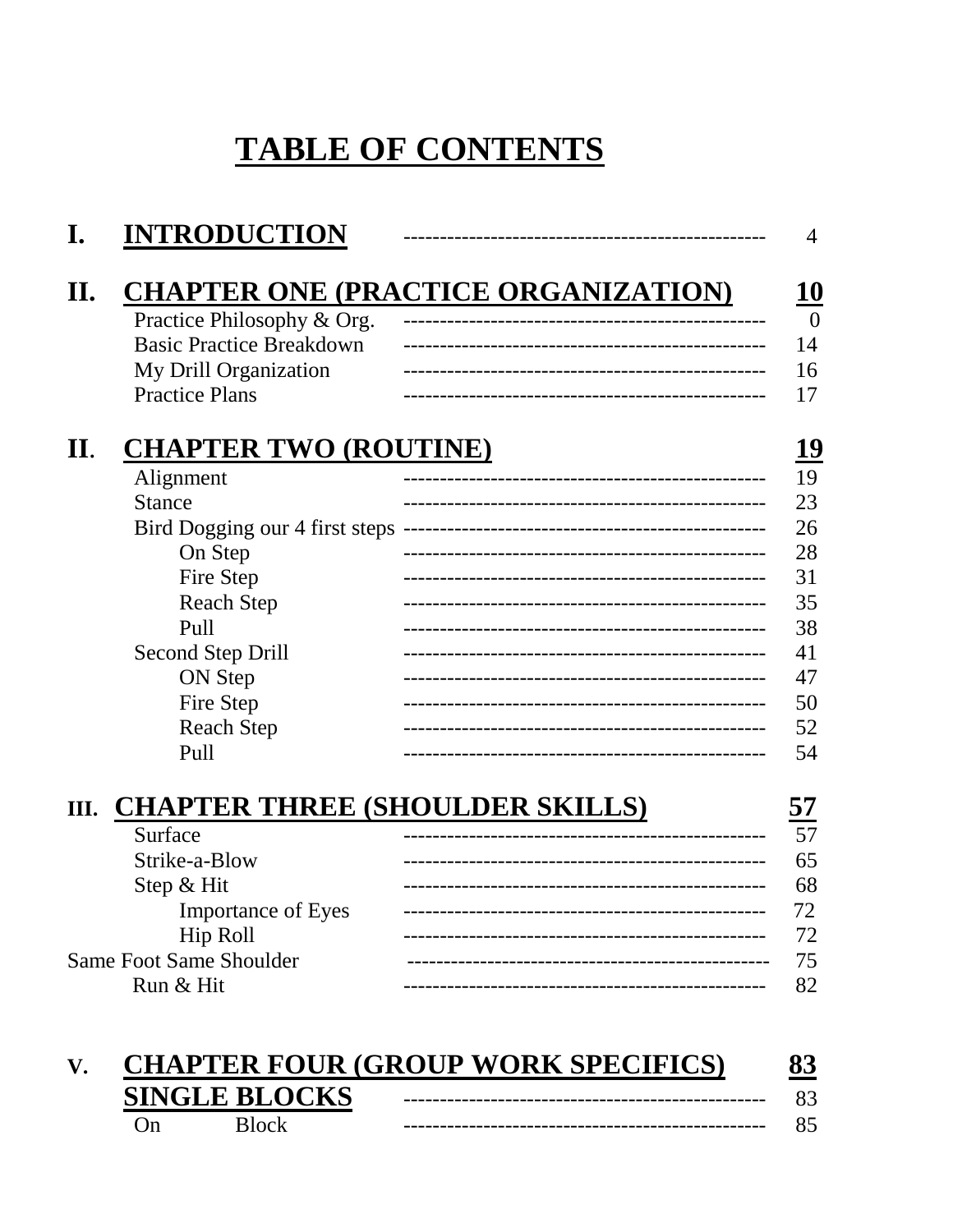| Fit $\&$           | Drive        | 89  |
|--------------------|--------------|-----|
| Fire               | <b>Block</b> | 91  |
| Reach              | <b>Block</b> | 95  |
| Gap                | <b>Block</b> | 98  |
| Cover              | <b>Block</b> | 102 |
| Down               | <b>Block</b> | 104 |
| Wheel              | <b>Block</b> | 107 |
| Trap               | <b>Block</b> | 101 |
| Log                | <b>Block</b> | 110 |
| Hook               | <b>Block</b> | 111 |
| Area               | Technique    | 112 |
| Releases           |              | 113 |
|                    |              |     |
| Combination Dlooks |              | 11< |

| VI.                  | <b>Combination Blocks</b> |              |                                        | 116 |
|----------------------|---------------------------|--------------|----------------------------------------|-----|
|                      | Post-Lead Drill           |              |                                        | 116 |
|                      | Bump Lead Drill           |              |                                        | 125 |
| Double Team Kick/Out |                           |              |                                        | 127 |
|                      | <b>Cross Block Drill</b>  |              | -------------------------------------- | 131 |
|                      | Gap & Gut Drill           |              |                                        | 134 |
|                      | Scoop                     | Drill        | -------------------------------------- | 136 |
|                      | Sweep                     | Drill        |                                        | 138 |
|                      | Waggle                    | <b>Drill</b> |                                        | 144 |
|                      |                           |              |                                        |     |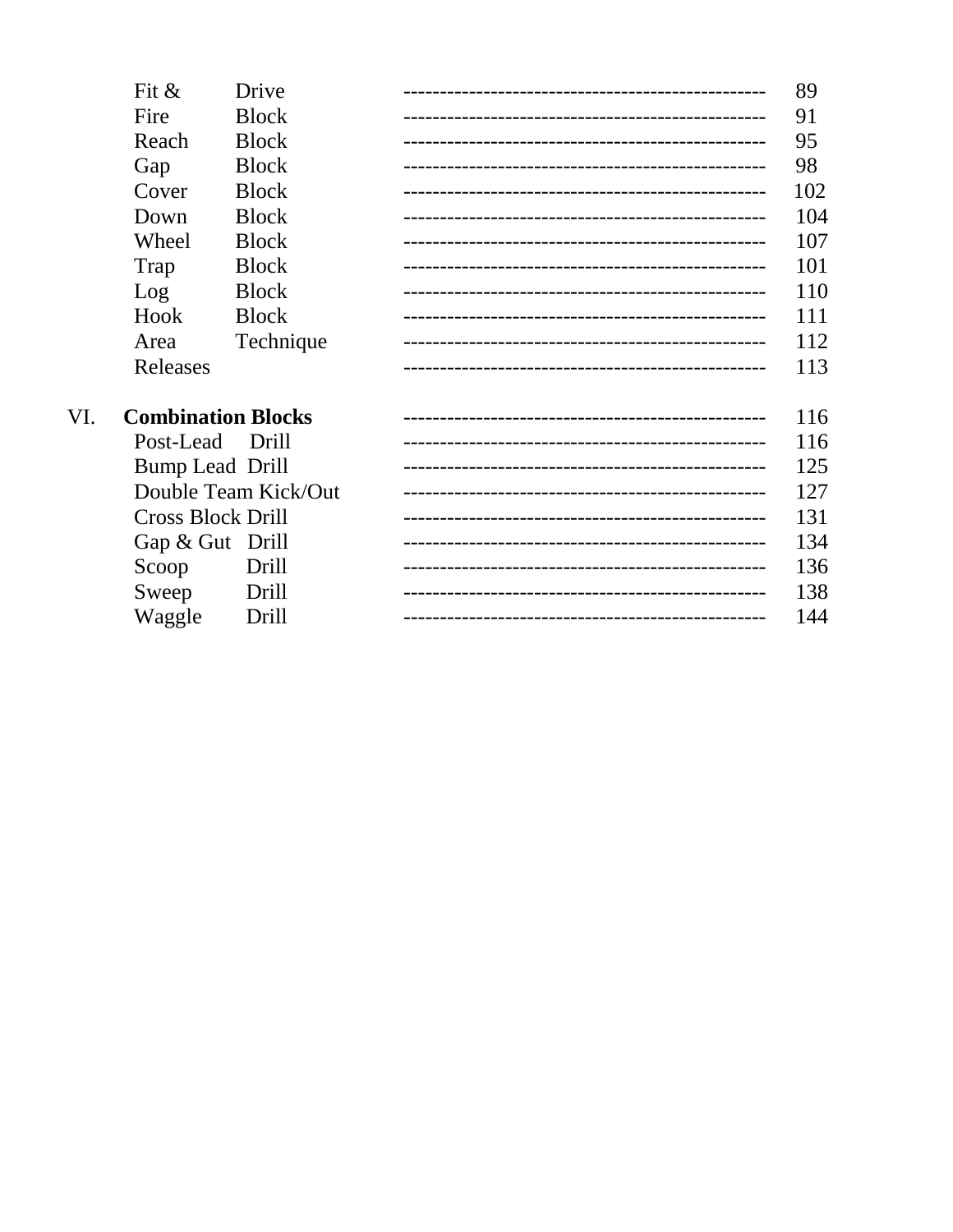## A. Strike A Blow



STRIKE A BLOW ON "SET" "SE





FINISH WITH A PERFECT FIT INTO THE BAG



BEGIN THE DRILL IN ON "SET" COCK YOUR RT. ARM BACK TO YOUR HOLSTER A 6 POINT STANCE (SIDE POCKET), THEN STRIKE THE BAG SIMULTANEOUSLY WITH YOUR RT. FIST, WRIST CHEEK AND THE TOP OF THE RIGHT SHOULDER, THEN FINISH IN A PERFECT FIT.

1. Objectives

a. To teach and drill the proper techniques necessary to deliver a perfect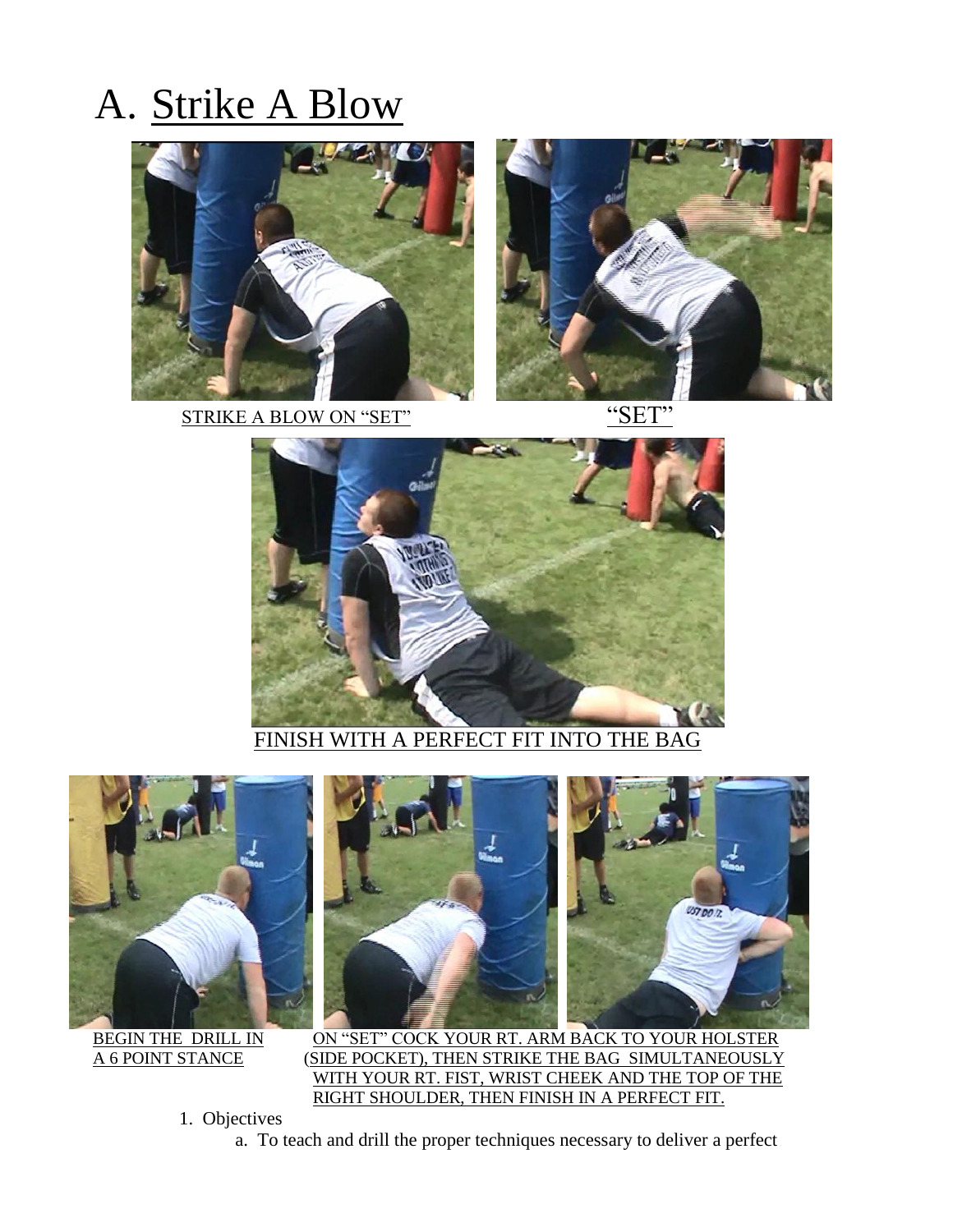shoulder forearm blow.

- b. To drill the contact phase of performing a shoulder forearm block.
- c. To develop more power in the execution of a shoulder forearm blow.
- d. To teach them how to apply their four points of contact with an explosive, ballistic movement.
- e. To teach them how to hit on a rise.
- 2. Performed from a six-point stance.
	- a. This drill is the main reason why you point your toes back when in the six point stance.
	- b. This keeps the players from pushing off of their toes. When the player pushes off of his toes his knees have a tendency to come off the ground making it harder for your players to role their hips through the block.
		- c. This also helps the blocker to better isolate his upper body, so he can better execute a powerful, sharp and explosive shoulder forearm blow.
	- d. When their toes are back, it will force them to bring their hips through more easily.
- 3. Alignment (Same as Surface drill)
- 4. Command and Procedure
	- a. "Strike A Blow, Right Shoulder On Sound"
	- b. On the Command "Set" your players will cock their right arm back to their hip, then execute a perfect shoulder forearm blow.
	- c. After contact they should remain in a fit position until you release them.
- 5. Coaching points
	- a. "Strike a Blow" is the same as Surface "ON SET" except, instead of a controlled movement, this is a live explosive movement.
	- b. Again, when coaching the players to cock their arm back, tell them to bring it straight back along side their bodies to their hip, if they go to far back it will force their head and shoulders downward.
	- c. You are coaching them to bring their arm back so they can create pre stretch in the muscles being used. This will allow your players to generate the maximum amount of power into the bag or the defender.
	- d. FOUR POINTS OF CONTACT
		- 1. I can't emphasize this enough. As their arm comes forward your players should make contact on the bag with an upward movement. They should concentrate on making contact with the bottom knuckle of their fist, their wrist bone, front top of their shoulder and their near cheek (side of the face mask). As they make contact & drive through the bag, their entire surface should end up on the bag on impact.
		- 2. Emphasize to your players that they must concentrate on their Pinky Knuckle and Wrist bone punching up through the bag as the top of the shoulder pad makes contact. If this all happens simultaneously they will be able to use all of the power they have locked in their body, and their entire surface will end up on the bag.
		- 3. As they make contact their head is up, their eyes are on their target and their near cheek contacting and pressed into the bag (man). This is where we refer to the tight neck squeeze or turning your head into the block.
		- 4. Emphasize to your players that as they make contact they must hit on the rise. Sometimes I refer to the contact phase as a George Foreman upper cut.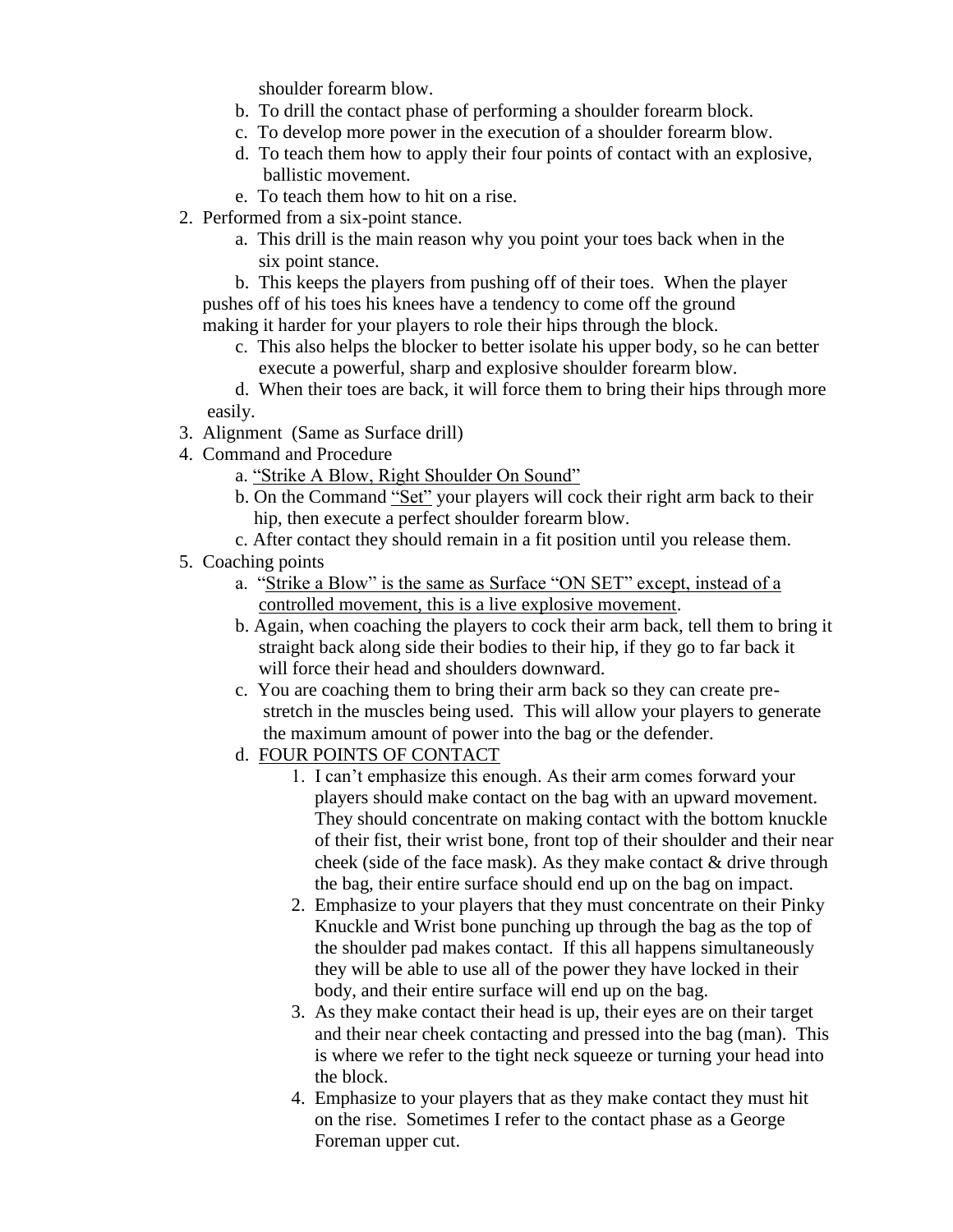5. Your players must understand that THE CENTER OF THEIR POWER is located on an imaginary line that goes from the middle of their forehead down through the middle of their torso. Power movements that are parallel and in line with their power line will help them to create more power. It will also allow them to stay on the block longer and better aid them to finish with their hands. Movement that is wide and outside or across their power line will reduce their power potential and lesson their impact on the bag or a defender.

POINT OF EMPHASIS: This is a very important concept to get across to your players because most players, if you and your coaches use the phrase, Shoulder Forearm Blow, will envision themselves hitting with their forearm and not with their fist and wrist. They must understand that if they swing and initially hit with their forearm (the part of the arm closest to their elbow) they will swing across their bodies and in an not upward manner, where they can more fluidly use their legs and lower back to help them maintain and finish their block. Yes, if they swing across their bodies they may throw a wicked forearm, but they will have a very difficult time maintaining and finishing the block. They will swing and miss or hit and then fall off their block.

- e. Again, your player's heads will slide to the side as contact is being made to allow the entire blocking surface through the bag (defender).
- f. Coach your players to use their eyes.
	- 1. Again, you must look at the bag the whole way. Your eyes must go through the aiming point, and then slide your head along the side of the bag as contact is being made.
	- 2. When you coach your players to use their eyes it is easier to get them to keep their heads up throughout the entire drill.
- g. Throughout the entire drill your player's heads should be up, perfectly vertical to the ground (the side of his head is perfectly parallel to the bag), and theirs eyes are to the sky.
- h. As contact is made their hips should roll forward and their crotches (belt buckles) will be touching the ground. Strike a Blow, and surface drill are the only drills that we ever coach roll the hips. Once we get on our feet we emphasize an arched back and getting your butt up.
- i. When movement has stopped your players should all be in a perfect fit on the bag with your off arm locked into the ground (the same as Fit drill).
- j. Again, the bag holders should watch their partners as much as possible and help correct them after contact is made.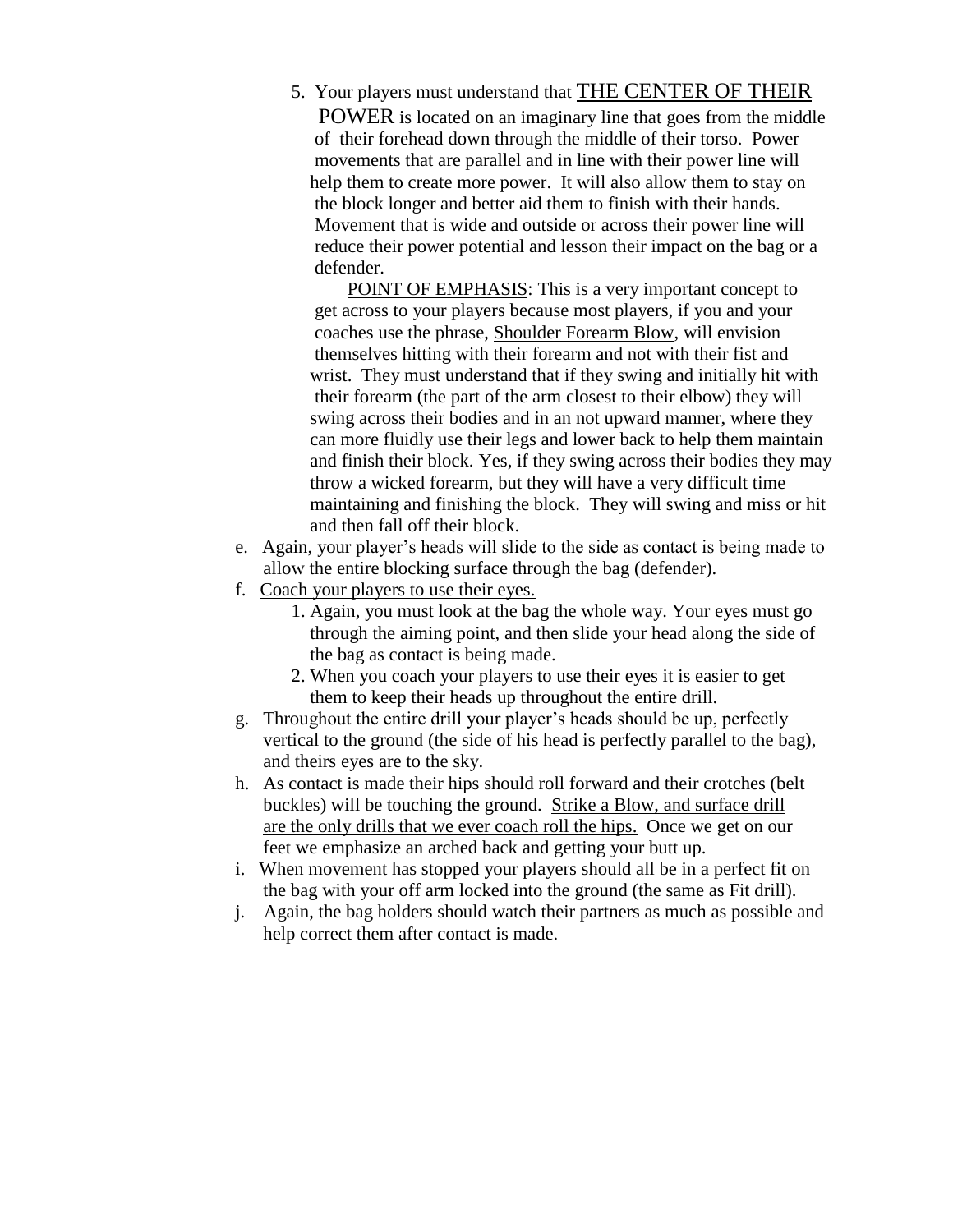## C. Step And Hit



GET AN ARMS DISTANCE FROM BAG STANCE





BIRD DOG THE FIRST STEP



 $\frac{\textrm{SECOND COMMAND}}{\textrm{STICK 2}^{\textrm{ND}}\textrm{STEP AND EXPLODE}}$ 



FIT AND FINISH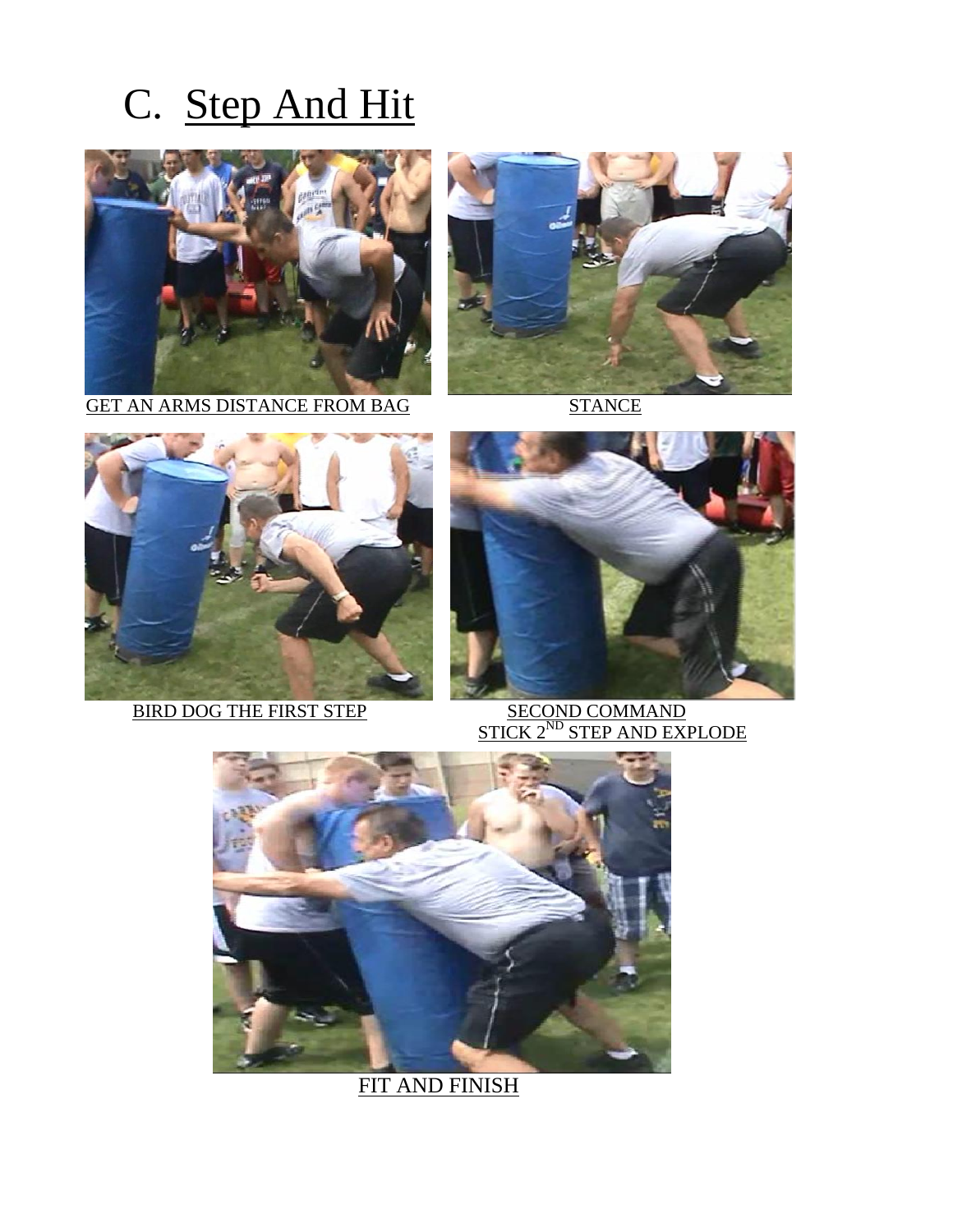



GET AN ARMS DISTANCE STANCE FROM BAG





BIRD DOG THE FIRST STEP SECOND COMMAND  $STICK\ 2^{ND}\ STEP, EXPLODE$  THROUGH THE BAG AND KNOCK THE BAG OFF THE LINE



 RUN YOUR FEET 4 OR 5 STEPS & FINISH WITH A PERFECT FIT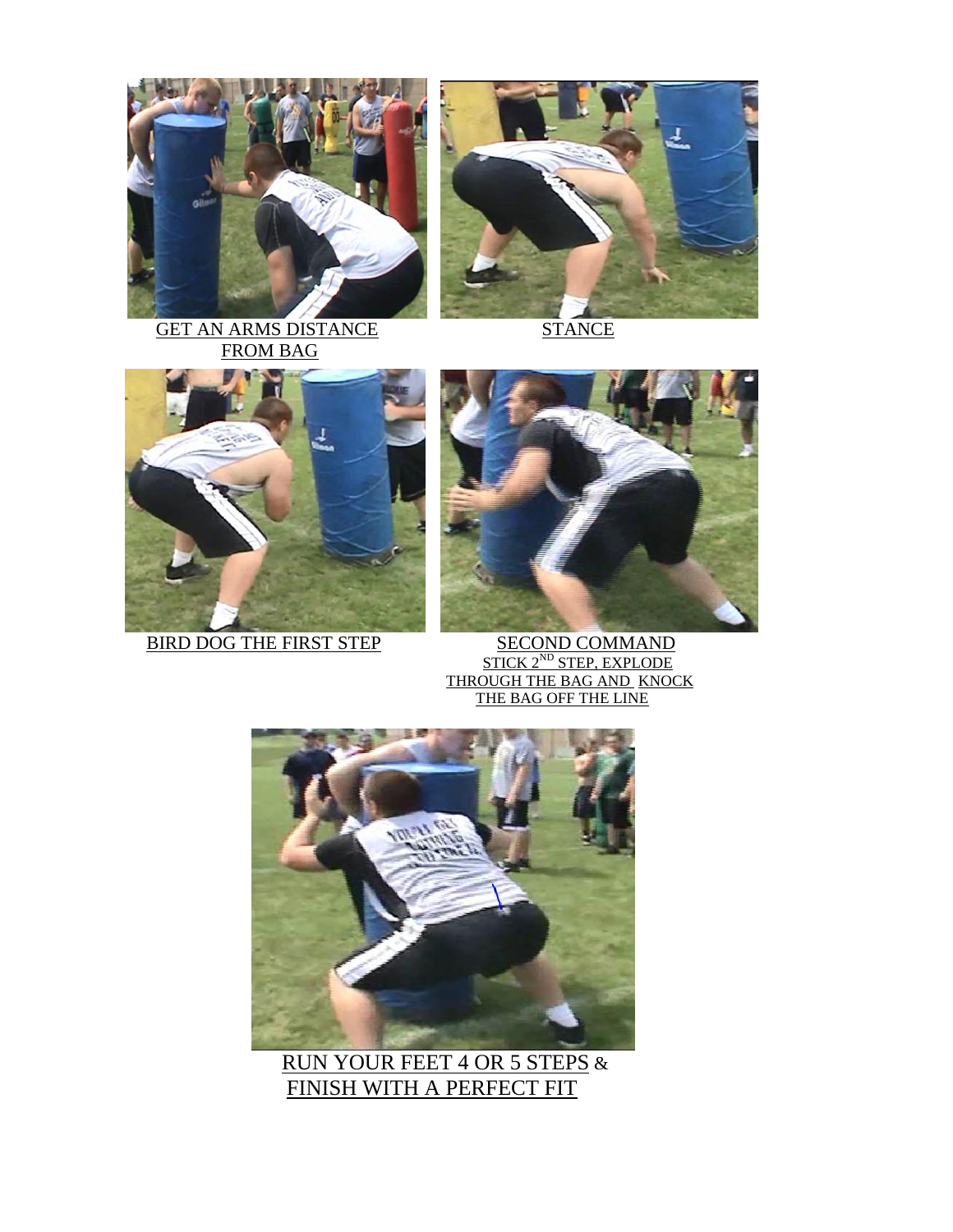- 1. Objectives
	- a. To teach and drill the Approach and Contact phase of performing a shoulder block.
	- b. To teach and drill The Same Foot, Same Shoulder Principle.
	- c. To drill the timing of sticking the second step into the ground as they apply the Same Foot Same Shoulder concept.
	- a. To teach and drill the importance of the eyes for leverage, and proper aiming points.

#### 2. Stance

- a. You can use either a 2 or 3-point stance.
- b. The Preferred Stance

 Some coaches begin teaching step and hit from a two point stance. I prefer teaching it from a three-point stance. It may be a little more difficult to start out drilling it from a 3 point stance, but this is the position they have to learn to apply it from the most.

3. Alignment

a. Have your players align head up on the bag, then have them reach out until they are an extended arms distance from the bag. The middle of the bag is still directly on the intersection of the two lines.

- b. Your players should reach out and extend their arm for the proper separation from the bag after proper knee bend is obtained. If your players reach out while they are standing they will end up to close to the bag.
	- c. Once they are in this position I have them cheat 2 inches to the left, if they are making contact with their right shoulder and to the right if they are using their left shoulder. This makes it easier for them to see their target and explode through the bag while keeping their head North and South.

#### 4. Drill Command and Procedure ("BIRD DOG VERSION")

- a. "Bird Dog, Step And Hit, Stepping Left Foot, Right Shoulder Contact on set, BIRD DOG, pause "SET" .
- b. When we initially teach Step and Hit we Bird Dog it and have the players perform the drill using two commands. On the first command we take our perfect "ON" step and hold. On the second command we contact the bag, run our feet 3 or four steps and fit into the bag.
- c. FIRST COMMAND, "SET"
	- 1. On the first command, we use the term "Set", your players will take an "ON" Step with their Left foot. Their first step is always with the foot opposite the shoulder they will make contact with. In this instance, their first step will be with their left foot.
	- 2. Bird Dogging their first step allows the blocker time to take better timed second step as he hits the bag.
- d. SECOND COMMAND "HUT"
	- 1. They he will take their second step with their right foot as they strike the bag. They should strike the bag so hard that they knock the bag & the bag holder off of the line. As they make contact they should drive their feet 3 or 4 times. They should finish with a perfect two point fit on the bag. I never have the players perform Step & Hit without having them drive through the bag and run their feet a few times after contact.

I used to have the players perform this drill as a three step and stop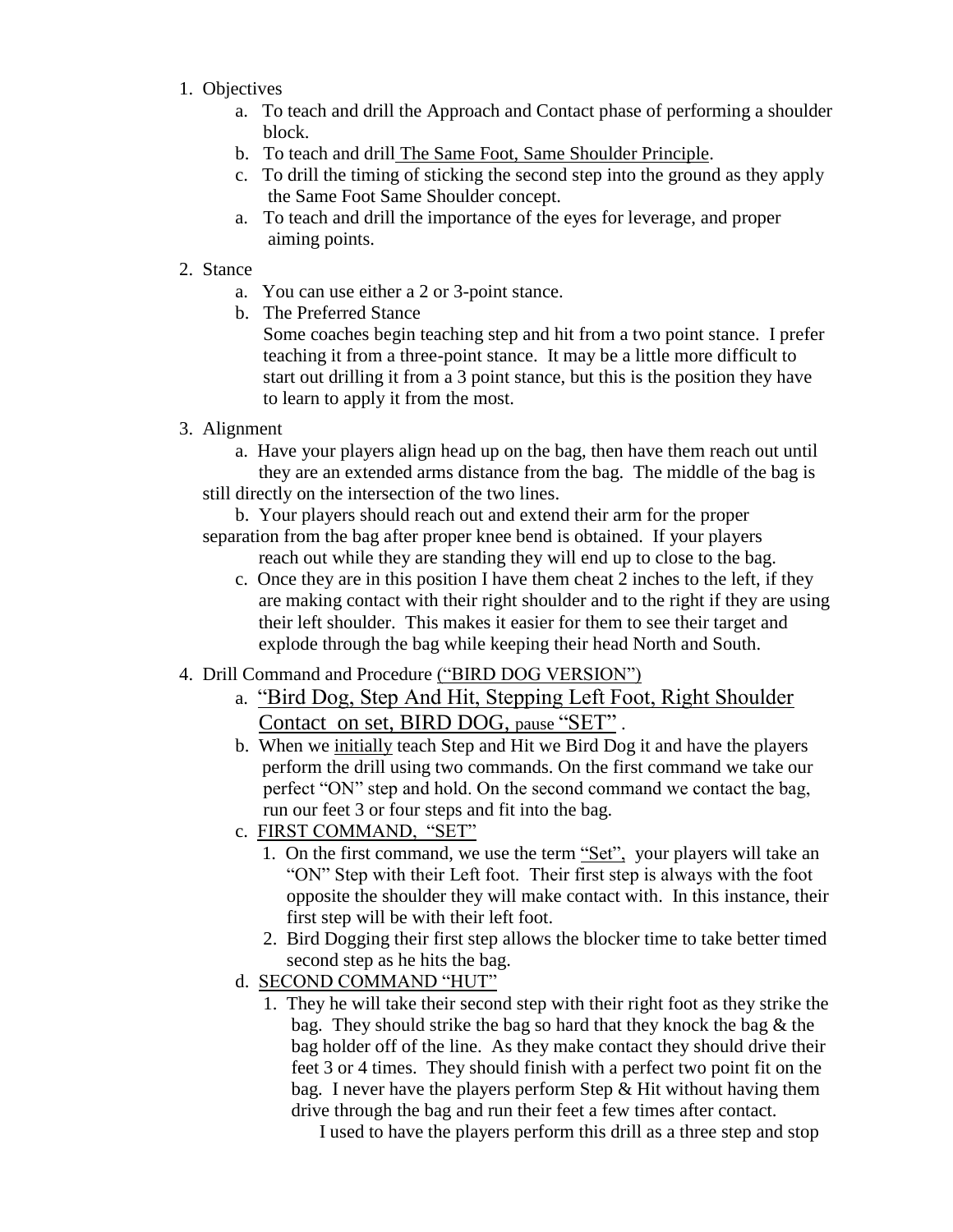drill. I coached it this way because this is how I learned it from the traditional Wing-T line coaches. In my opinion, this caused them to stop their feet on contact during other drills and when blocking Defensive lineman. I felt doing the drill like this re-enforced a bad habit. I will never have any player perform any standing drill without coaching them to accelerate or run their feet on contact.

#### 5. Coaching Points

- a. The First Step
	- 1. The first step is always short, so that, the blocker can stay lower and so they can get their second step off and on the ground quicker. I learned a long time ago that if you take a long first step your knee will push into your chest and force your body to elevate, causing you to come off the ball higher than the defender in front of you. If you try to stay low when taking a long first step, you must bend at the waist more, and this will cause you to over extend into the block. It is also harder and takes longer to take your second step when your first step is long.
	- 2. Make sure your players approach the bag straight on and slide their head to the side as contact is being made.
- b. The Second Step
	- 1. The placement of the second step is also very important. For an "ON BLOCK" (straight ahead block) the second step must land through the middle of the defender or at least inside his near foot. The coaching point I use is, "stick your second step through the crotch of defender".
	- 2. You must get your second step down on the ground, and in the correct position as you make contact with the defender, if you want maximum power through the block. We continually remind them to stick their second step as they make contact.

POINT OF EMPHASIS: I will always demonstrate to the lineman, when we first teach this drill, what happens if you hit the bag (DEFENDER) and your second step isn't on the ground. They will see my body will go downward as I make contact, when I don't stick my second step into the ground and why it is harder to get my feet again moving after contact. Next, I will demonstrate by hitting the bag while sticking my foot into the ground on contact. When I hit the bag, since my foot is stuck into the ground, the bag leaves the ground as I hit it. This helps me to hit on the rise. I will also slow the speed down and this also shows them that it is all right to slow down your approach while you are learning how to time this technique up.

3. You must also understand that if you want to get your second step on the ground as your make contact, it can't be a very long step. It shouldn't be any longer than the length of your foot. When your players bird dog their steps, they should be aware of the length of their second step. I tell them their first 2 steps should be 1,2 not 1 pause 2.